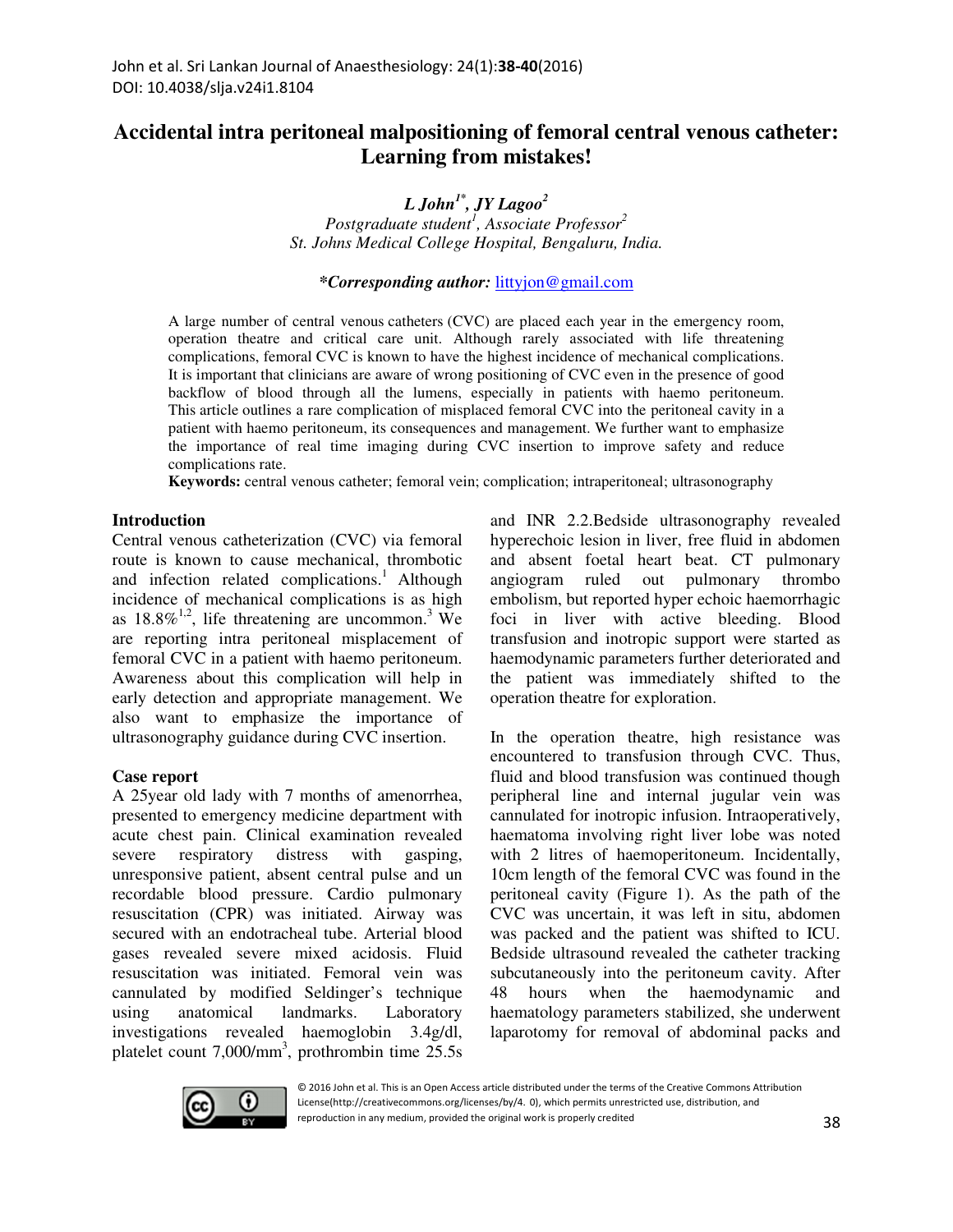hysterotomy. The track of the femoral catheter was confirmed to be subcutaneous and was removed.

## **Discussion**

Central venous catheterization is performed routinely in the emergency room, operation theatre and critical care unit. $4,5$  Femoral vein is the choice of central venous access especially among the beginners as the anatomical landmarks are evident.<sup>5</sup> The success of landmark based technique is dependent on the expertise of the physician.<sup>5</sup> However, with the advent of ultrasonography, real-time fluoroscopy and contrast fluoroscopy, the reliability of the procedure is reported to increase significantly, with lower failure rate, complication rate, and number of attempts required for successful access.<sup>6</sup>

In our case, puncture site being just below the inguinal ligament, inadvertent advancement of the needle would have led to the entry into the peritoneal cavity. Haemoperitoneum may have led to free back flow of blood initially. The initial ease of transfusion through the femoral CVC may be attributed to the negative pressure in the peritoneal cavity.<sup>7</sup> Transfusion of blood, medications and inotropes into the peritoneal cavity explains the deteriorating haemodynamic status, failed resuscitation and worsening of the haemoperitoneum.

We need to be vigilant about the absence of backflow of blood, slowing of gravity infusion, presence of focal neurological deficits or abdominal swelling which indicates the malposition of the CVC clinically. $8.9$  It is important to watch for radiological signs such as the catheter path overlying the vertebral column and the presence of catheter tip beyond the bifurcation of the IVC and common iliac vein. $10$ 

Once the diagnosis of misplaced catheter is made, it is prudent to stop all infusions through the catheter. The catheter can be safely removed if its course is identified as not lying within a vulnerable structure. However, if found lying within or traversing a large incompressible vessel it should be removed only after considering the likely consequences. Ideally, imaging techniques should be sought, in conjunction with interventional radiology or vascular surgery.<sup>8</sup>

In order to improve success rate and speed of placement as well as to reduce complications, it is prudent to follow NICE guidelines which suggest ultrasound guidance for all electives and for most emergency CVCs.<sup>10</sup>

To summarize, it is important to consider intraperitoneal misplacement of CVC in a patient with worsening of haemodynamics despite inotropic support in the presence of haemoperitoneum. We need to be vigilant regarding the clinical and radiological signs indicating malposition. Real time imaging during CVC will improve safety profile of the procedure.



### **References**

1. Jacques M, Bernard De J, Franck G, Lefrant J. Complications of Femoral and Subclavian Venous Catheterization in Critically Ill Patients. JAMA 2001;**286**(6):700-7

http://dx.doi.org/10.1001/jama.286.6.700

- 2. Polderman KH, Girbes, ARJ. Central venous catheter use. Part I: Mechanical complications. Intensive Care Med 2002;**28**:1-17 http://dx.doi.org/10.1007/s00134-001-1154-9 PMid:11818994
- 3. McGee DC, Gould MK. Preventing complications of central venous catheterization. N Engl J Med 2003;**348**:1123-33 http://dx.doi.org/10.1056/NEJMra011883 PMid:12646670
- 4. Marino PL, Sutin KM. Establishing venous access. In: Marino PL, editor. The ICU book. Vol 1.3. New York: RR Donnelley 2007;**6**:108-28
- 5. William JF, Seneff MG, Friedman BC, et al. Use of femoral venous catheters in critically ill adults. Crit Care Me. 1991;**19**:550-3 http://dx.doi.org/10.1097/00003246-199104000- 00016
- 6. Abboud PA, Kendall JL. Ultrasound guidance for vascular access. Emerg Med Clin North Am 2004; **22**: 749-73.